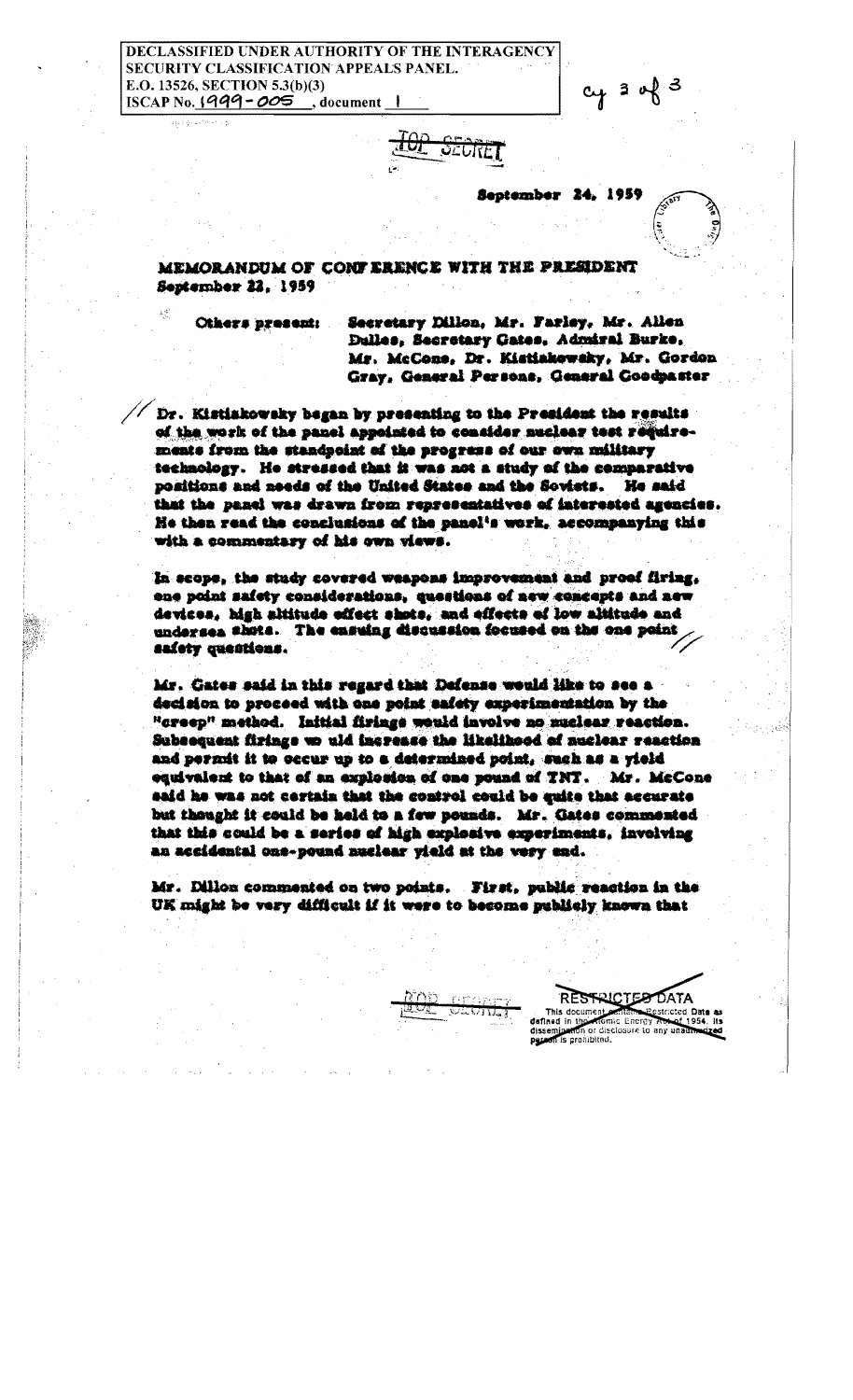we were worried regarding the safety of our weapons. The second question is the affect on our statement that we will not conduct nuclear weapons tests before the first of the year. If we can make it stick that these are experiments rather than tests, he saw no Also, if they are conducted at Los Alamos he saw no sreblem. problem, whereas if they are conducted at Nevada, they secured likely to become weapons tests. The Soviets would then charge bad faith. We must not call them safety tests, since this name would alarm world opinion. He was aware that there are technical questions regarding preparations and the speed of conducting the firings that are of importance.

 $\sqrt{2}$  in  $\sqrt{2}$  .  $\sqrt{2}$  and  $\sqrt{2}$ 

Mr. McCoas said he thought that a certain amount of attention will be attracted to the firings at either place. At Los Alames there is one paint of concern. We will be putting a sizeable number of kilograme of phatonium into the ground. It is conceivable that a fissure might occur such that a leaching of plutonium into the water table would introduce a degree of poison over a large area. This is not true in Nevada, since the sub-surface water is trapped there. He said the AEC could start quickly at either place. If a decision were mêde to wait for the first firing until after the first of the year, he would want to go ahead with advance preparations now. He agreed on the "creep" method, commenting that 25-30 experiments will be required. He thought there would be less publicity from use of Los Alamos than from use of Nevada. It has, however, the one possible bad feature that he mentioned.

this portion to be l<br>under E.O. 13526, section  $6.2(a)$ The President said the question in his mind is whether we are making laboratory experiments or are testing. If the former is the case, this goes along all the time and he saw no need to make a big fuss about it. It was clear to him that the nuclear effect, if any, word "tests" at all.

held

**DOE** has determined

would be so extremely slight that we should aveid the use of the Mr. Dillon added that we should avoid any reference to "weapons" in any press release. Mr. Gates thought that the firings could be very clearly justified on the basis of experimental research. Dr. Kistiakowsky concurred that it would be inteliestually honest to do so, providing there is a strong injunction

**RESTRICTED DATA** This document contains Restricted Data as time absorption commons resoluted whis as<br>defined in the Atomic Energy Act of 1954, Its<br>dissemination or disclosure to any unauthorized person is prohibited.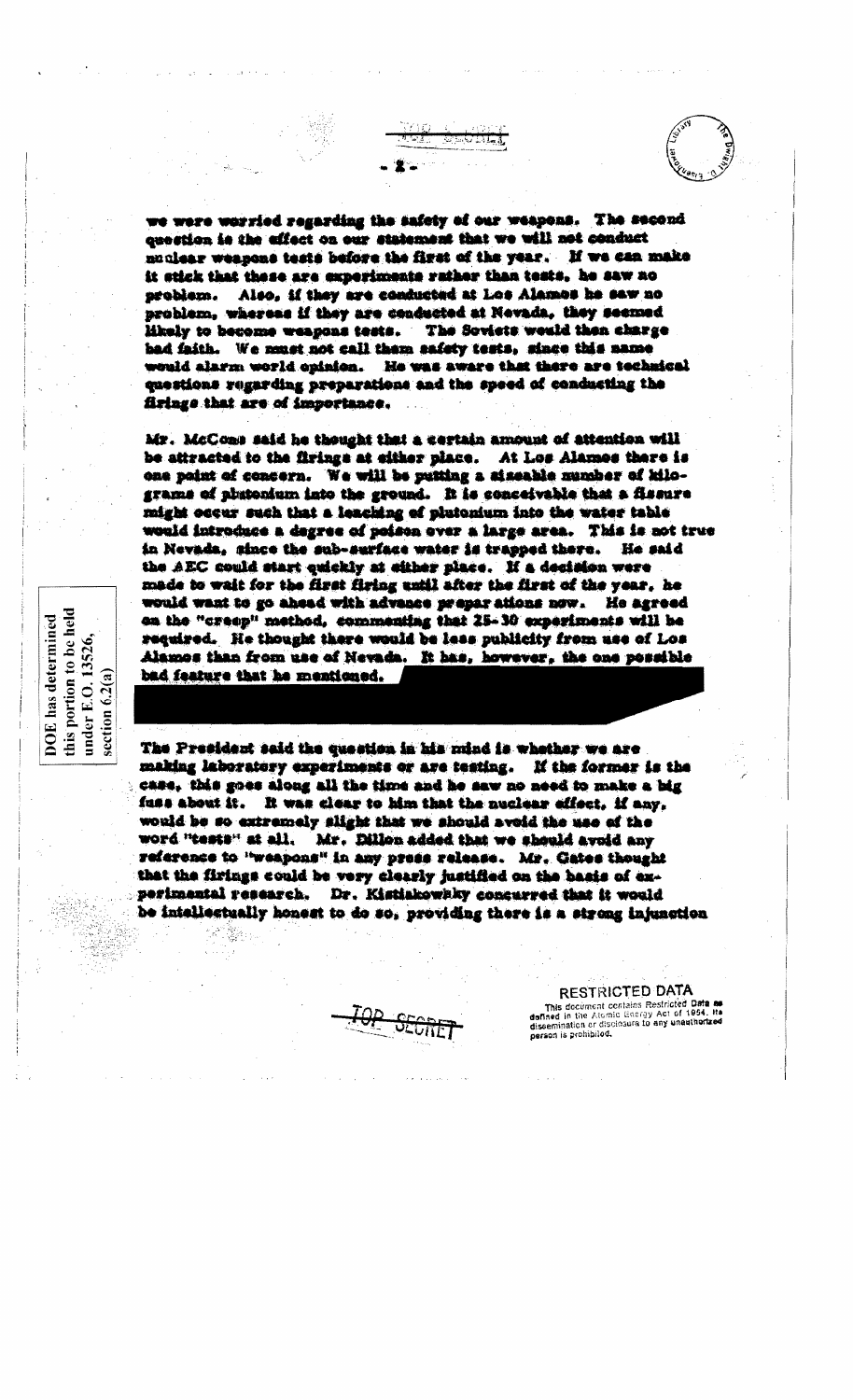



to design the experiments so as to aveid any possibility of explosion. Mr. Dillon thought that if this is too fine a line we should make preparations now and conduct the firings after January first. The President thought that is is not too difficult to make the distinction Dr. Kistiakowsky was speaking of. Mr. Gates pointed out that we could conduct the first few firings since these would have no chance whatsoever of any nuclear contribution. Admiral Burke added that by having a few of these now, we are not making an abrupt change after January first. The President said that the words "weapons" and "tests" should be avoided. Dr. Kistiakowsky said that it seemed desirable not to have a public statement. The President said that these experiments are going on all the time, and he saw no need for a public statement. He did not be leve that the experiments should be conducted in Nevada. Mr. Gates said that most of the AEC people seemed unconcerned about the remote possibility of contaminating the water table.

The President said he is convinced of one thing and that is that no free country can go back to atmospheric testing. World opinion ... the adverse effect of alienating free world countries: - would stop it. However, he could not see why we could not conduct experiments underground for safety purposes. He recognized that firing large weapons out 500 miles or more would be a different question from atmospheric testing.

Dr. Kistiakowsky asked if these HE firings could be conducted in the big steel ball that he understands is at Los Alamos. Mr. McCone said too many shots are required, and too much time is needed between shots to decontaminate the ball. The President thought that, with each shot, we should find out a good deal more about the probability of any accidental explosion. Mr. Dillon observed that even if we start now to prepare for and conduct the experiments, none involving nuclear release would occur until after January first.

## E.O. 13526, section  $3.3(b)(6)$

Mr. Dillon said that the next subject the group wished to take up had to do with the application of for an agreement for atomác cooperation involving a muclear submarine. They wished to purchase the auclear elements thereof. This question started

defined i

dissemination

siricted Data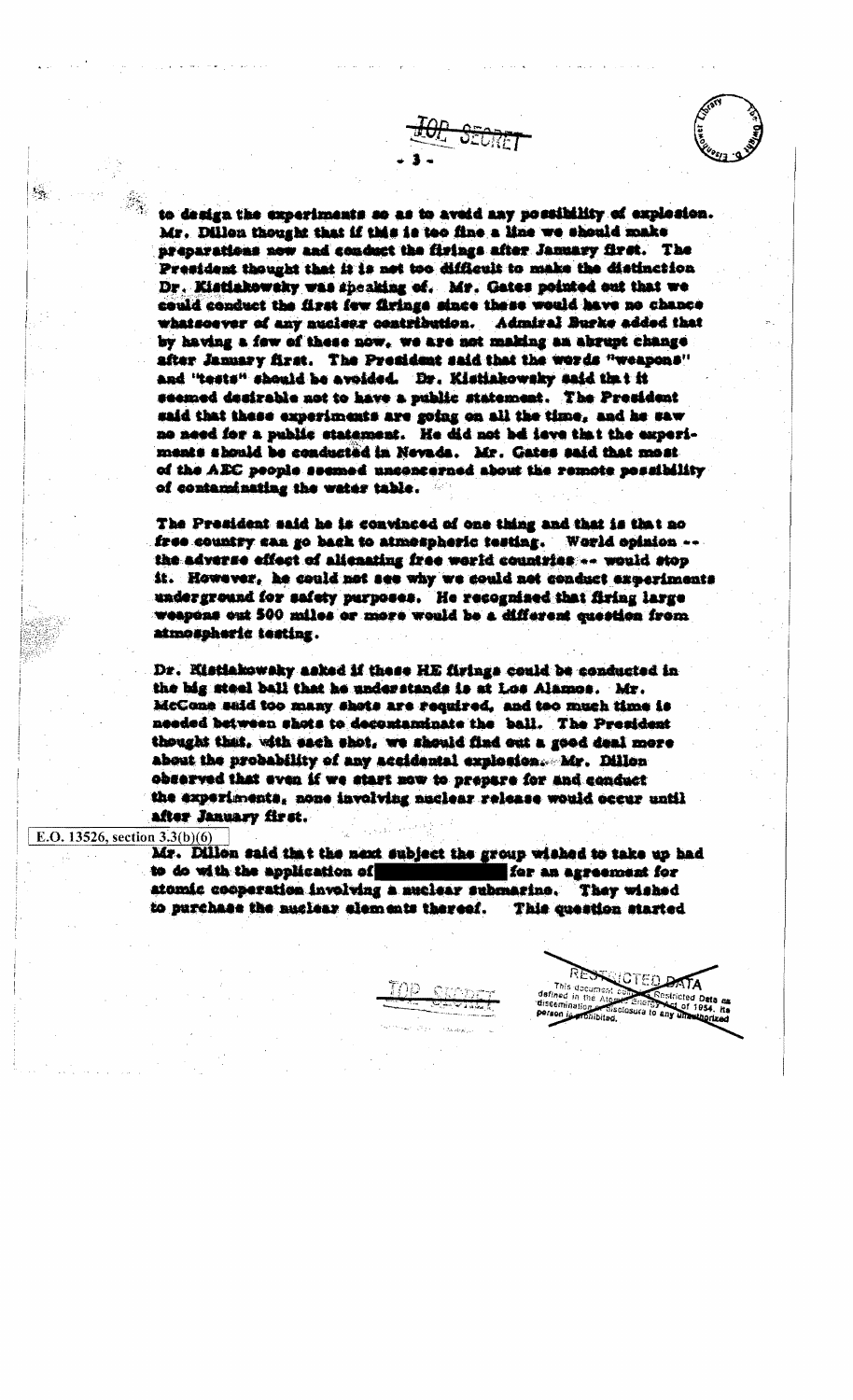## E.O. 13526, section 3.3(b)(6)

with the Heads of Government meeting in Paris in December 1957. Secretary Dulles and Admiral Strauss made the statement that the U. S. would seek legislation to make possible such cooperation. Subsequently, we got the legislation, and asked for this cooperation on two submarines they are building for SACLANT's anti-submarine force. We have checked fund estimates. and technical proficiescy, and their security system, and they are qualified on all counts. We have stalled on this, but feel that we  $\beta$ are really committed. Defense, State and SACLANT support the proposal, but the AEC does not want to extend cooperation in nuclear submarines to anyone beyond

It appears that Admiral Strauss did not have Commission approval to offer cooperation, and now the AEC does not want to recommend it. The President said the controlling point is that we said we would seek to arrange for such cooperation, and subsequently obtain the necessary legislation.

Mr. McCone said that the AEC must certify to the President that the proposed cooperation will promote and not consititue a risk to the common dafense. He doubts whether **Broposal** would promote the common defense, but recognises this is a problem for Defense to determine. The real point in his mind is that the more widely we extend this information, the wider is the risk of its compromise. Admiral Rickover, on his recent trip to Russia. concluded that the Soviets will not have a successful submarine for some time to come. The AEC feels that the best interest of the United States would be served by keeping this information close. They feel that if **the contract of the contract of the** obtain it, other countries will approach us for it -- other countries where security is not so tight.

The President said that the North Atlantic countries are a coalition. trying to develop weapon systems and doctrine for common defense. Indiandi it is hard to ask to put their effort into building anti-submarine forces on an outmoded type. He asked whether we are going to do everything that is technically advanced and further whether we are going to break up the alliance. These are the choices, he feels. The real question is what is the importance of secrecy in relation to the importance of our alliance. The only argument that has weight in his opinion is that other countries will press us in ways we find hard to resist and that we have less confidence in the security of these other countries.

E.O. 13526, section  $3.3(b)(6)$ 

**RESTRICTED DATA** This document of **Status Restricted Date and** datined in the Alen Energy Act of 1954. Hz disclosure to any unwithorized person is prohibited.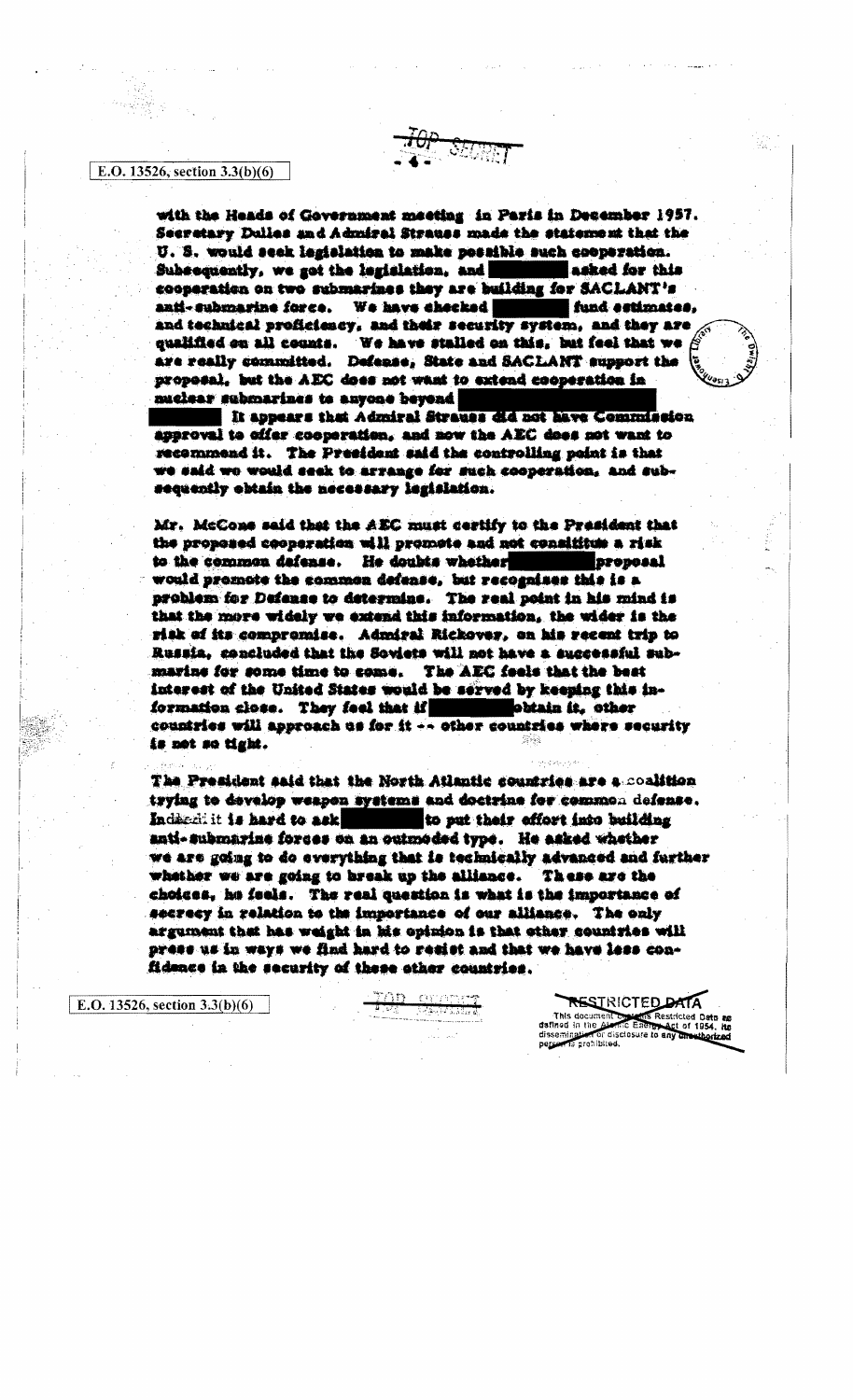E.O. 13526, section  $3.3(b)(6)$ 

Mr. Dillon said that each country must be considered by itself. have asked for this cooperawhose atomic activity is penetrated by Comtion. munists, now say they will transfer this project to their Nevy, which is secure. However, their lack of cooperation in NATO affairs led us to inform them that we could not go ahead on this project -- that the Congress would not approve. As to they can build only 350-ton submarines under the Brussels Treety. so the question does not arise for the present. have asked for preliminary talks but they do not have an appresiation of costs and technical operating requirements. They are not thinking of paying for a submarine and since we do not intend to give them one, we have a good "out."

Mr. McCons recalled that we have given enriched uranium to for a land-based prototype. Perhaps a year from now the Russians will have a nuclear submarine system. At present we have an apparent lead. The President recalled that Khrushchev had said he is stopping the building of cruisers while continuing the construction of submarines and mine sweepers. Admiral Burke added that they are building destroyers and PT boats also.

Mr. Dillon recalled that is here now. He saw Mr. McElroy a few days age and will see Mr. Herter shortly. He is making a big point of the nuclear submarine. Mr. Dillon feels we cannot go hack on our previous statewill assign this ship ments. Admiral Burke said that to SACLANT once it is built. He said they are very desirous of keeping up a good Navy.

The President said that personally he thought we should do what nek. He didn't know about the AEC view, but thought that Mr. McCone should talk to his colleagues. If we have allies we must treat them like allies. He recalled how the U. S. broke faith with on atomic agreements after we got what they had to offer. Mr. McCone recognized that, in the final analysis, the determination is the President's to make. AEC simply recommands. The President said that he recognized that there is risk. but pointed out that there is risk in everything we do. He did not

不好的人的复数

ە ئوڭ ئاق

E.O. 13526, section 3.3(b)(6)

ns Restricted Data ea This docume v Act of 1954. Ha dafined in the mu unauthorized dissemination or disc<br>parten is prohibited. or disclosure to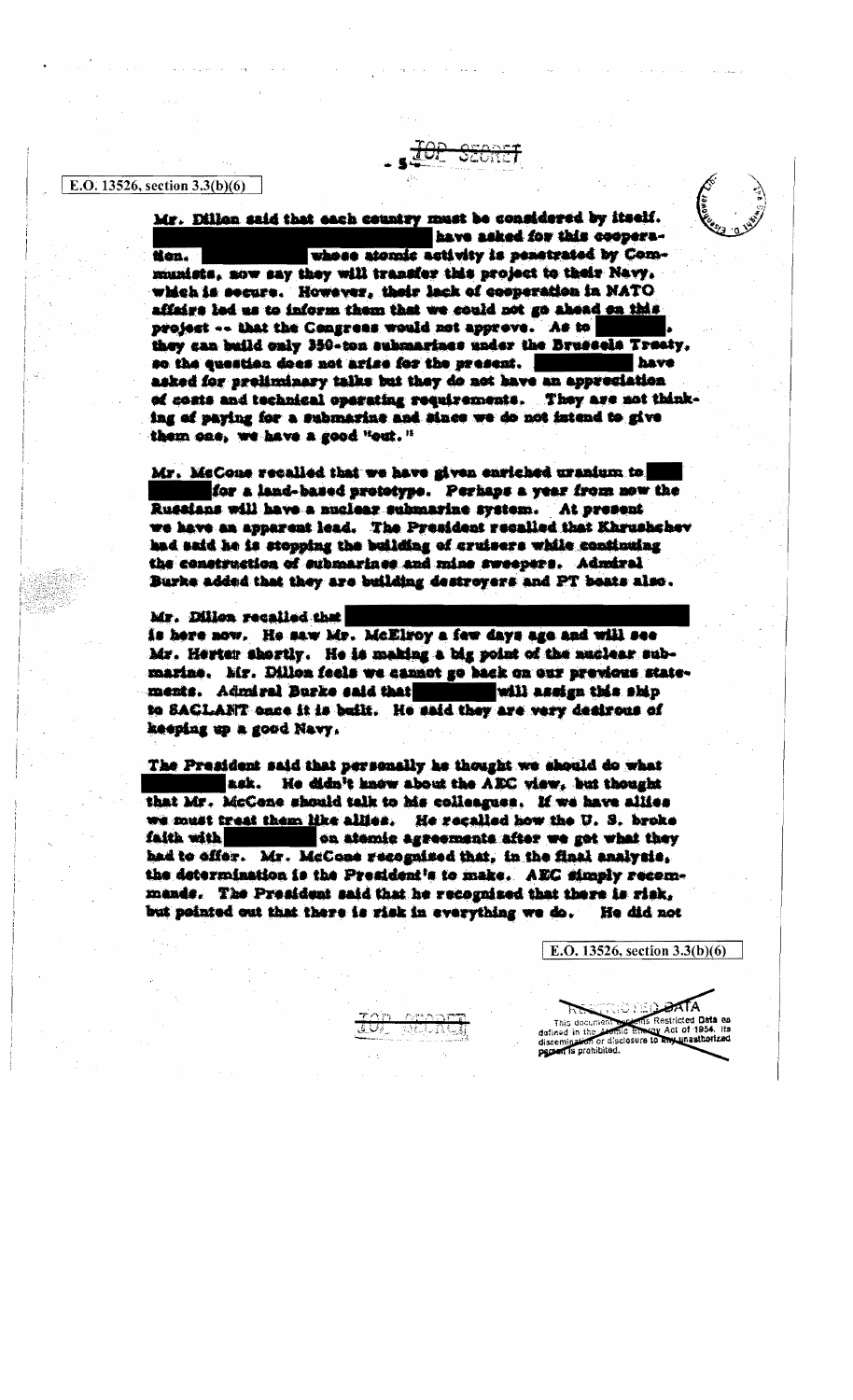## E.O. 13526, section  $3.3(b)(6)$

think the risk in giving secrets to is very great. Mr. security is as good as any in Allen Dulles confirmed Europe, Admiral Burke said that a nuclear submarine costs twice as nuch to build as a conventional ship and requires an extra year of construction. The President asked Mr. McCone to see the AEC people and toll them his views. We do not want nuclear submarines spread all over the world, but we talked this matter over in NATO and took our decision very deliberately. The President said he doubted would get all of the secrets right away in any event. Mr. McCone said we could tell them we would build a submarine for them. However, he realised that would like to build as much themselves as they can in order to hold the cost down. E.O. 13526, section  $3.3(b)(6)$ 

Finally, Mr. Dillon said he wanted to mention the matter of the proposal for exchange of atomic reactor information with the Soviets. The President asked whether this type of exchange is not what the IAEA was created for. Mr. McCone said there was need for guidance for himself and others participating in the discussions, both as to the exchange of information and as to exchange of visits. Temel'yanov has asked Mr. McCone to visit the Soviet Union, and Yemel'yanov would then want to return the visit, inspeciing our "peaceful use" reactors and our fusion experiments. Mr. McCone agreed that the exchanges should be under the aegis of the IAEA and said that he thought Mr. Yemel'yanov shared this view. Mr. Temel'yanov has stressed how expensive the Soviets are finding the use of atomic energy for power, and has also stated that meither country can afford wasteful duplication of the ether's efforts in this field. Mr. Yemel<sup>t</sup>yanov also apparently proposed to Dr. Teller the building of a joint scientific facility -- probably a nuclear laboratory -- in Vienna. With regard to thermonuclear fusion experiments. Yemel'vansy's Suggestion was that the Russians put twenty to thirty scientists in our laboratories and we put twenty to thirty in theirs. The whole area of high energy physics is a promising one for such joint inquiry.

The President asked if we had this kind of cooperation with the British. Mr. McCone said we have a complete exchange of information with them in these fields. The President suggested that our participants in these discussions should chiefly do a lot of listening. Mr. Dillon asked that the discussions be kept within the framework.

RESIRICTED DATA

disclosure n hefidik

ins Restricted Data ar

Act of 1954, Its

This document of

dafined in th